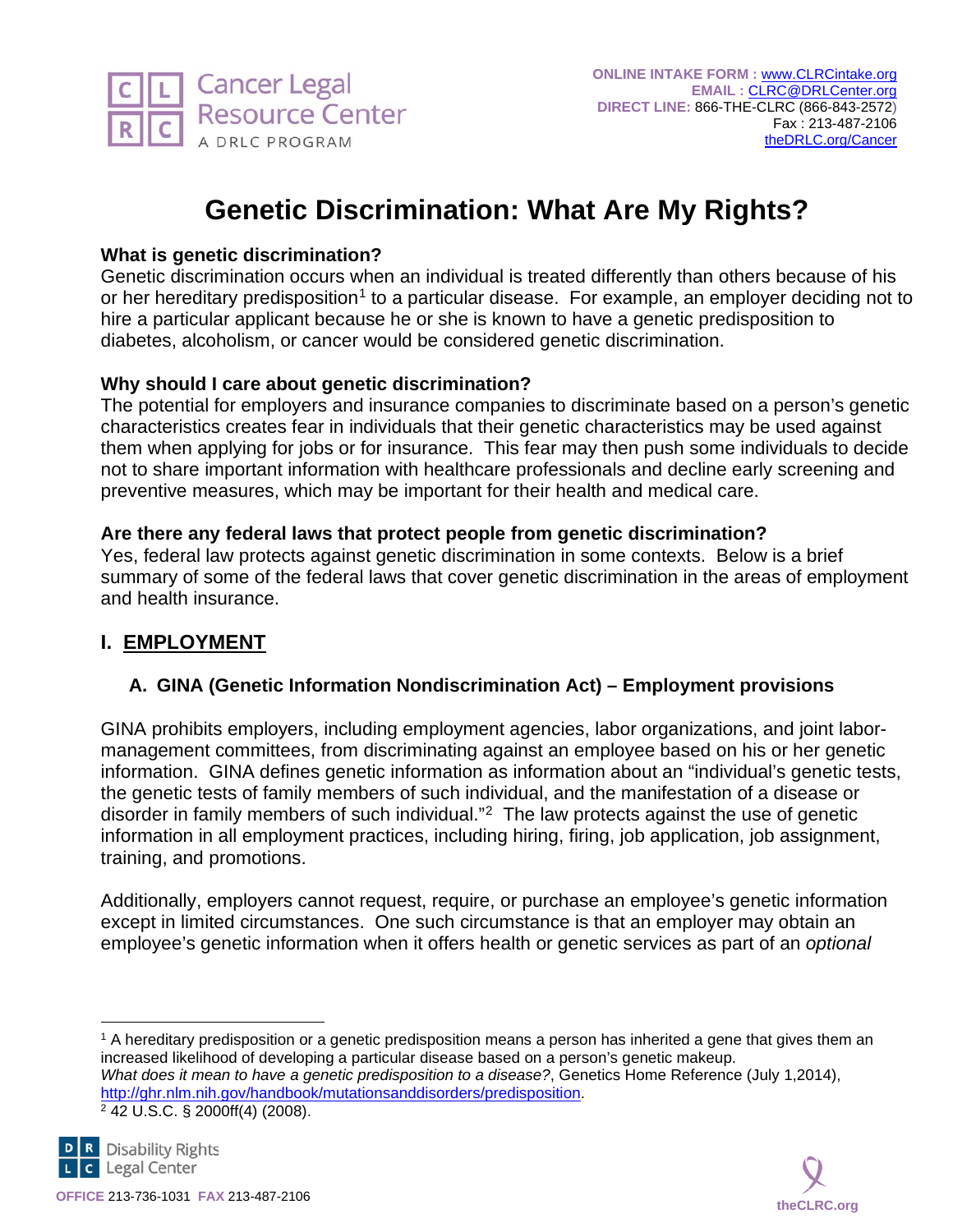#### **CANCER LEGAL RESOURCE CENTER** Page 2 of 6

wellness program.<sup>[3](#page-1-0)</sup> Another exception is if the employer accidentally overhears an employee discussing their genetic information in the office or receives information of an employee's genetic information because it is public information. However, if an employer gets access to an individual's genetic information due to one of the few exceptions stated in the law, the employer must treat this information as confidential and must not disclose it.

**IMPORTANT**: GINA's employment protections do not apply to employers with fewer than 15 employees, and its protections do not extend to the US military or federal employees who receive Federal Employee Health Benefit Plans.

#### **Employee Wellness Programs and GINA**

On May 17, 2016, the U.S. Equal Employment Opportunity Commission (EEOC) issued a final rule to amend the regulations implementing Title II of GINA. The final rule states that employers may provide limited financial incentives in exchange for an employee's spouse providing information about his or her current or past health status as part of a wellness program, whether or not the program is part of a group health insurance plan.

However, the final rule does not surpass other federal confidentiality laws. For example, the Health Insurance Portability and Accountability Act (HIPAA) still applies. HIPAA protects and sets limits on information about participants that can be used to identify them (e.g. birth dates or addresses) and that relate to any past or present health condition.

For more information about the EEOC's final rule on employer wellness programs and GINA, visit: <https://www.eeoc.gov/laws/regulations/qanda-gina-wellness-final-rule.cfm>

## **B. ADA (Americans with Disabilities Act)**

The ADA prohibits discrimination in the workplace against a "qualified individual with a disability."<sup>[4](#page-1-1)</sup> This includes people who are perceived by others having a disability, even if they do not currently have a disability. Although a genetic predisposition to cancer or another illness is not necessarily a disability on its own, if an employer learns of an employee's family medical history, it is possible that the employee may be perceived has having a disability or impairment. For example, if an employee requests to take time off to take care of a family member who has cancer, the employer might assume that cancer runs in that person's family and may begin to perceive that employee in the same way as someone with a current disability. In these situations, the ADA prohibits discrimination against the employee based on perceived disability or association with a person

<span id="page-1-0"></span><sup>&</sup>lt;sup>3</sup> Wellness programs are programs intended to improve and promote health and fitness that are usually offered through the work place, although insurance plans can offer them directly to their enrollees. These programs allow your employer or plan to offer you premium discounts, cash rewards, gym memberships, and other incentives to participate. Some examples of wellness programs include programs to help you stop smoking, diabetes management programs, weight loss programs, and preventative health screenings. *Wellness Programs*, HealthCare.gov (August 9, 2017), [https://www.healthcare.gov/glossary/wellness-programs/.](https://www.healthcare.gov/glossary/wellness-programs/)

<span id="page-1-1"></span><sup>4</sup> Under the ADA, an individual with a disability is defined as a person who has a physical or mental impairment that substantially limits one or more major life activities, a person who has a history or record of such an impairment, or a person who is perceived by others as having such an impairment. Persons discriminated against because they have a known association or relationship with a disabled individual also are protected.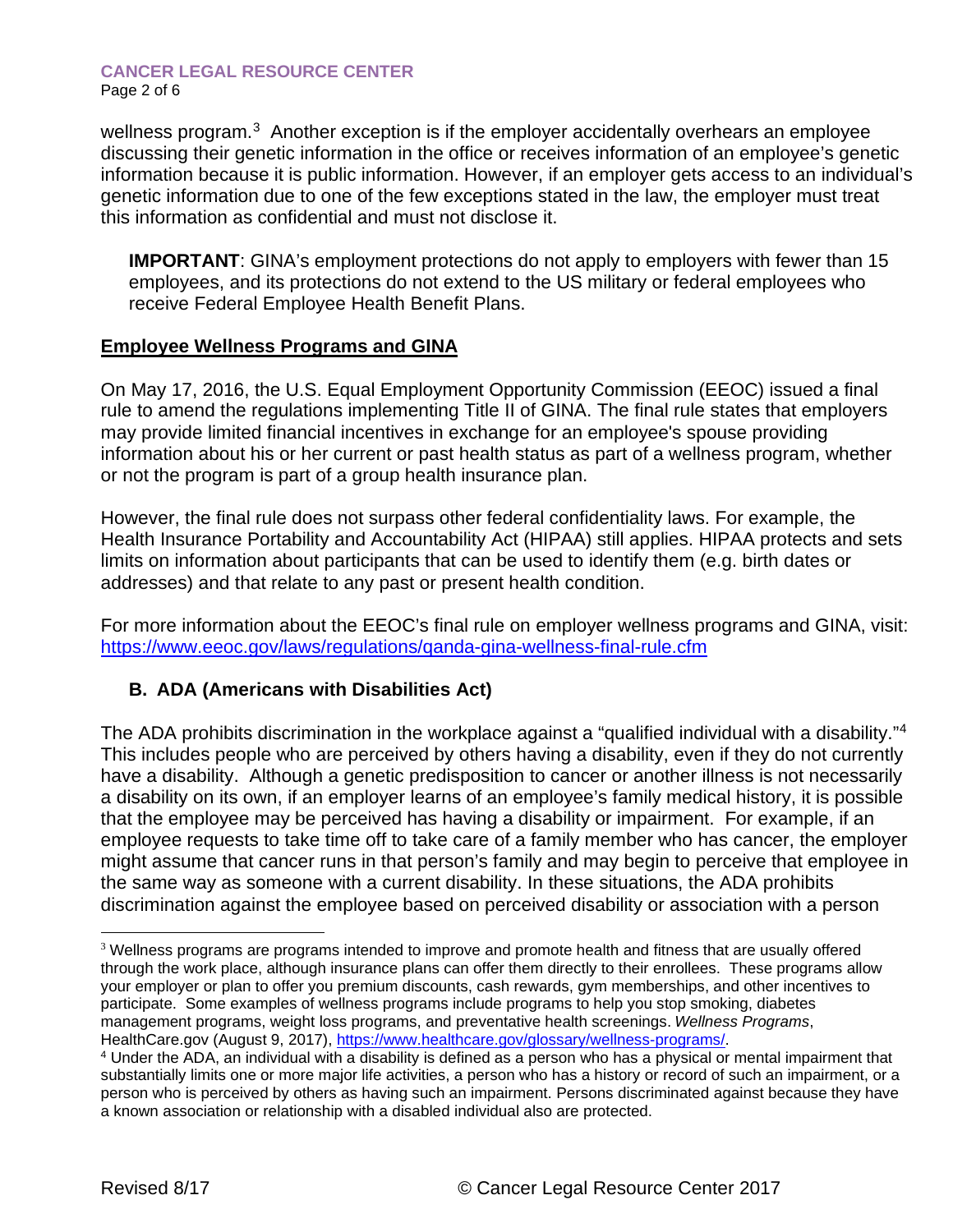#### **CANCER LEGAL RESOURCE CENTER** Page 3 of 6

with a disability. Additionally, the Equal Employment Opportunity Commission (EEOC) has interpreted the ADA to prohibit workplace discrimination of healthy persons based on genetic status.

#### **Employee Wellness Programs and the ADA**

On May 17, 2016, the U.S. Equal Employment Opportunity Commission (EEOC) also issued a final rule to amend the Regulations and the accompanying Interpretive Guidance of Title I of the ADA. The final rule says employers may provide limited financial and other incentives in exchange for an employee answering disability-related questions or taking medical examinations as part of a wellness program, whether or not the program is part of a health plan. This rule only applies to wellness programs that require employees to answer disability-related questions or to undergo medical examinations to earn a reward or avoid a penalty.

Like the requirements under GINA, this policy will apply only to employer-sponsored wellness programs on the first day of the first plan year that begins on or after January 1, 2017. Again, other federal confidentiality laws such as HIPAA still apply, so participants' information that can be used to identify them and that relate to any past or present health condition are protected. In addition, the ADA requires employers to provide reasonable accommodations that allow employees with disabilities to participate in such programs.

For more information about the EEOC's final rule on employer wellness programs and the ADA:

- <https://www.eeoc.gov/laws/regulations/qanda-ada-wellness-final-rule.cfm>
- [https://www.federalregister.gov/documents/2016/05/17/2016-11558/regulations-under-the](https://www.federalregister.gov/documents/2016/05/17/2016-11558/regulations-under-the-americans-with-disabilities-act)[americans-with-disabilities-act](https://www.federalregister.gov/documents/2016/05/17/2016-11558/regulations-under-the-americans-with-disabilities-act)

## **C. Executive Order #13145**

In 2000, President Clinton signed an Executive Order that prohibits the federal government from using genetic information in hiring or promotion decisions for federal employees.

#### **Where can I report a violation of GINA or the ADA?**

If you believe you have been discriminated against at work because of a genetic predisposition to cancer, you can file a claim with the Equal Employment Opportunity Commission (EEOC).

For information on filing a claim, please visit:<http://eeoc.gov/employees/charge.cfm>

For a description of how the EEOC handles each claim, please visit: <http://eeoc.gov/employees/process.cfm>

## **II. INSURANCE**

## **A. GINA (Genetic Information Nondiscrimination Act) – Insurance provisions**

In general, GINA prohibits group, individual, Medigap, and state government health plans and health insurance companies from using genetic information about an individual to adjust a group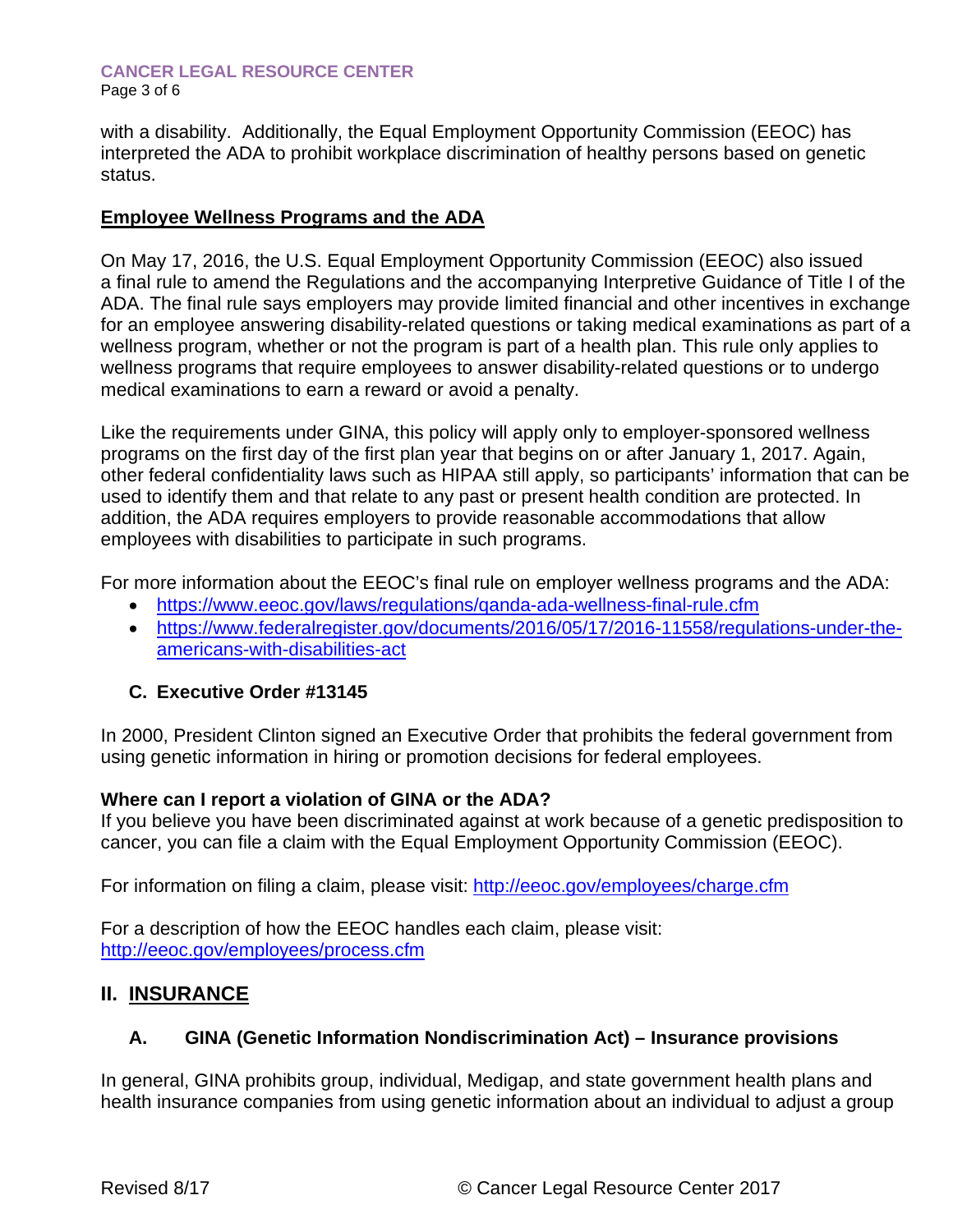#### **CANCER LEGAL RESOURCE CENTER** Page 4 of 6

plan's premiums. Additionally, GINA prohibits individual plans from denying coverage, adjusting premiums, or imposing a pre-existing condition exclusion based on genetic information; from requesting, requiring, or purchasing genetic information for underwriting purposes or prior to enrollment; and from requiring or requesting genetic testing.<sup>[5](#page-3-0)</sup> Under GINA, genetic information includes genetic test results, family medical history, and the use of genetic services.

**IMPORTANT**: The insurance protections of GINA *do not apply* to life, long-term care, or disability insurance policies.

## **B. HIPAA (Health Insurance Portability and Accountability Act)**

Before the passage of GINA and the Affordable Care Act, HIPAA (Health Insurance and Portability and Accountability Act) allowed group health plans to refuse to cover pre-existing conditions for up to a year, known as pre-existing condition exclusion periods. However, HIPAA also provided that genetic information on its own, without the presence of a diagnosis or manifestation of a genetic condition, could not be considered a pre-existing condition. As a result, under HIPAA, group health plans were not allowed to ask for or consider someone's genetic information. Now, under the Affordable Care Act, group health plans can no longer have pre-existing condition exclusion periods.

GINA clarifies and strengthens HIPAA nondiscrimination rules regarding genetic information and genetic testing.<sup>6</sup> In other words, GINA strengthens the privacy regulations under HIPAA, and together these laws treat genetic information as confidential medical information. This prevents group, individual, Medigap, and state governmental health plans from using or disclosing an individual's genetic information.

**IMPORTANT:** HIPAA applies to group health insurance plans, not individual health plans

## **C. ACA (The Patient Protection and Affordable Care Act)**

The Patient Protection and Affordable Care Act (ACA, also known as Obamacare), created many reforms to the private health insurance market across the nation.<sup>7</sup> One important change under the ACA was that a group health plan or health insurance provider can no longer set premiums or determine eligibility for coverage based on "health status factors," such as genetic information.<sup>[8](#page-3-3)</sup> Additionally, the ACA explicitly prohibits group health plans and health insurance providers from denying coverage based on pre-existing conditions.

## **D. Possible Interactions Between GINA and the ACA**

<span id="page-3-0"></span><sup>5</sup> Amanda K. Sarata, James V. DeBergh, Jennifer Staman, *The Genetic Information Nondiscrimination Act of 2008 and the Patient Protection and Affordable Care Act of 2010: Overview and Legal Analysis of Potential Interactions* 3 (Congressional Research Service 2011)

<span id="page-3-1"></span><sup>6</sup> *Id* at 2.

<span id="page-3-2"></span><sup>7</sup> Sarata, *supra*, at 1-7.

<span id="page-3-3"></span><sup>8</sup> *Id* at 1.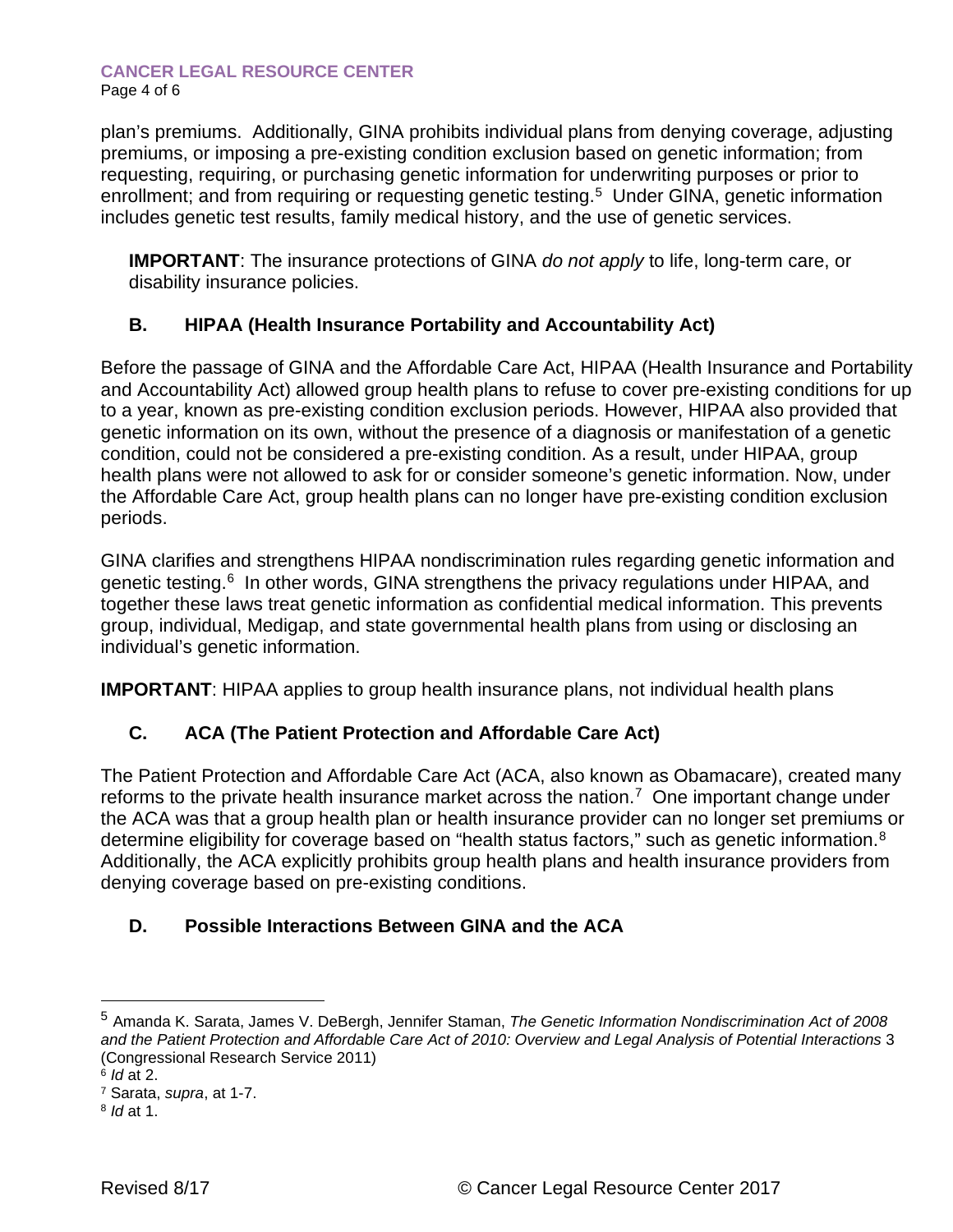#### **CANCER LEGAL RESOURCE CENTER** Page 5 of 6

While GINA expressly states that insurers may not use genetic information in determining health insurance premiums for individuals or groups, the ACA specifically defines the factors that health insurance providers may consider when deciding whether to provide coverage for an individual or adjusting premiums. $9$  These factors are: (1) whether an individual is seeking self or family enrollment in a plan or coverage; (2) rating area<sup>10</sup>; (3) age; and (4) tobacco use.<sup>11</sup> No other factors may be considered by a health insurance provider when determining eligibility for coverage or premium rates. Since genetic information is not listed as one of the factors, insurers may not consider this information to determine eligibility or premium rates.

The ACA and GINA both share the goal of prohibiting genetic discrimination against individuals<sup>[12](#page-4-3)</sup>; both laws complement each other and decrease the likelihood of discrimination by prohibiting the genetic information from being used in health insurance premium and eligibility determinations.<sup>13</sup>

## **E. GINA and Life, Long Term Care, and Disability Insurance**

Unfortunately, the protections provided by GINA do not apply to life, long-term care, or disability insurance. However, individual states may have enacted laws providing further regulations on the use of genetic information.

[www.Genome.gov](http://www.genome.gov/) provides a summary of the current state of laws regarding genetics in individual states:<sup>[14](#page-4-5)</sup> At present, 48 states and the District of Columbia have passed laws preventing genetic discrimination in health insurance providers**…**[and] 35 states and the District of Columbia prevent genetic discrimination in employment. GINA sets a floor of minimum protection against genetic discrimination and does not override state laws with stricter protections.[*As of April 2017*]*, 17 states have additional laws restricting the use of genetic information in determining coverage for life insurance, 17 states have laws restricting the use of genetic information for disability insurance, and 8 states have laws restricting the use of genetic information for long-term care insurance*.

<span id="page-4-0"></span><sup>9</sup> *Id* at 3-5.

<span id="page-4-2"></span><span id="page-4-1"></span><sup>10</sup> i.e., a geographical area. *See* Affordable Care Act, Pub. L. No.148, § 2701(a)(2), 124 Stat. 119, 155 (2010)*.* <sup>11</sup>*Id*.

<span id="page-4-3"></span><sup>&</sup>lt;sup>12</sup> The ACA explicitly states genetic information as a health status factor.

<sup>13</sup>*Id* at 10-11.

<span id="page-4-5"></span><span id="page-4-4"></span><sup>14</sup> *Genetic Discrimination*, Genome.gov (April 17, 2017), https://www.genome.gov/27568503/genetic-discriminationand-other-laws/ (emphasis added).